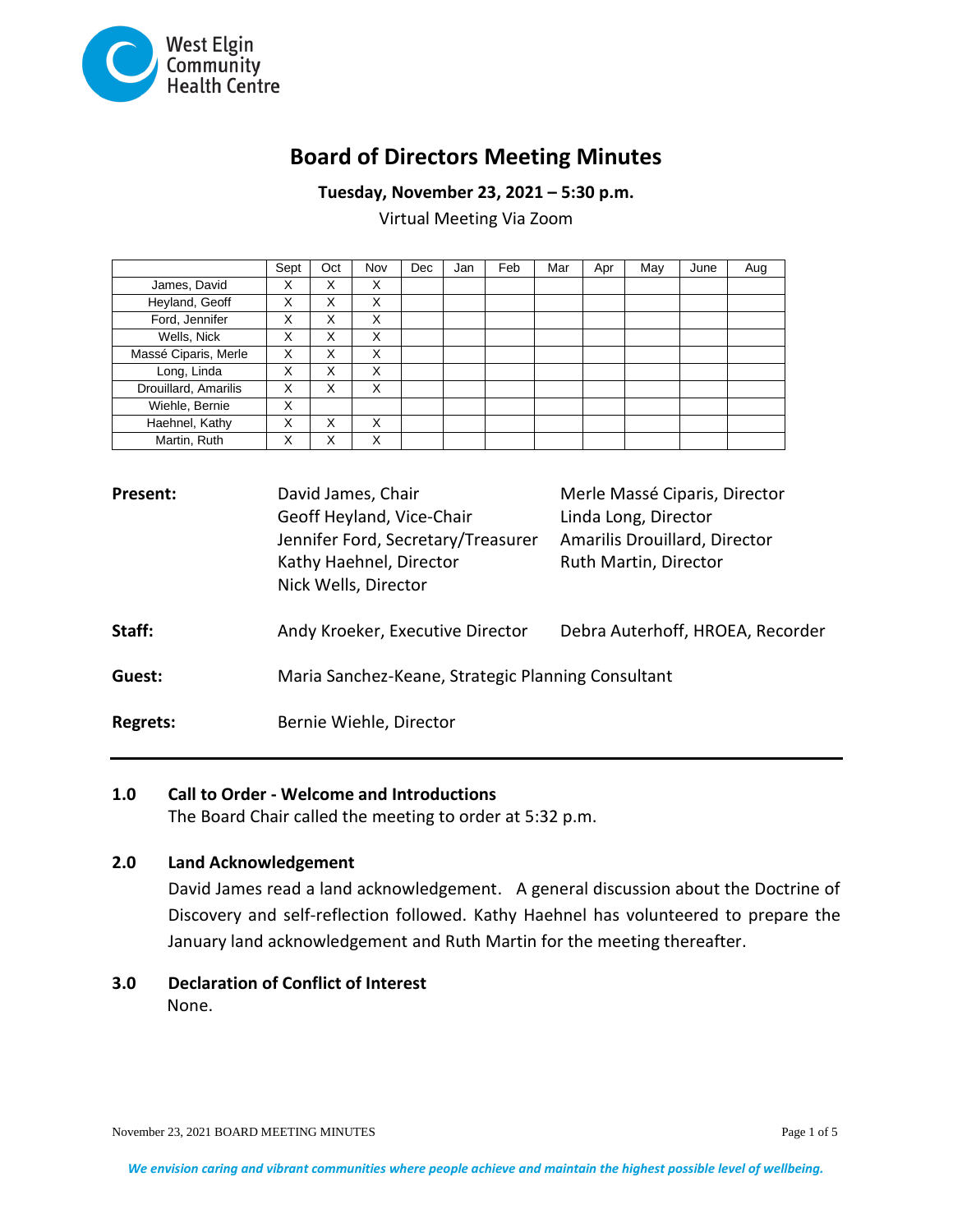

#### **4.0 Approval of November 23, 2021 Meeting Agenda**

| <b>MOVED BY:</b>    | <b>Nick Wells</b>    |
|---------------------|----------------------|
| <b>SECONDED BY:</b> | <b>Geoff Heyland</b> |

That the Board of Directors meeting agenda for November 23, 2021 be approved as presented. **CARRIED**

## **5.0 Approval of November 23, 2021 Meeting Consent Agenda**

| <b>MOVED BY:</b>    | <b>Ruth Martin</b>         |
|---------------------|----------------------------|
| <b>SECONDED BY:</b> | <b>Merle Massé Ciparis</b> |

That the Board of Directors Consent Agenda for November 23, 2021 be approved as presented. **CARRIED**

Kathy Haehnel inquired about the November  $10<sup>th</sup>$  housing meeting, Nick Wells commented about funding and David James discussed his recent interview with the London Free Press regarding homelessness or at risk of homelessness in Elgin County.

## **6.0 Actions Arising from Previous Minutes**

None.

#### **7.0 Monitoring / Reporting**

#### **7.1 Strategic Plan with Maria Sanchez-Keane**

Maria led a conversation about the purpose of strategic planning. She reviewed a presentation with the Board. Maria engaged the Board in a series of questions using an online poll. A discussion about the outcomes of the self-reflection exercise followed.

# **7.2 Elgin Ontario Health Team (EOHT)**

No funding has been received to-date, however, two groups are active including one recruiting for the Executive Director. The second group is moving forward with four (4) subcommittees and seeking committee members at this time.

David James inquired about the quarterly Elgin OHT funding model. These details are still being finalized and St Thomas Elgin General Hospital (STEGH) will be acting as the transfer payment agency.

November 23, 2021 BOARD MEETING MINUTES **Page 2 of 5** Page 2 of 5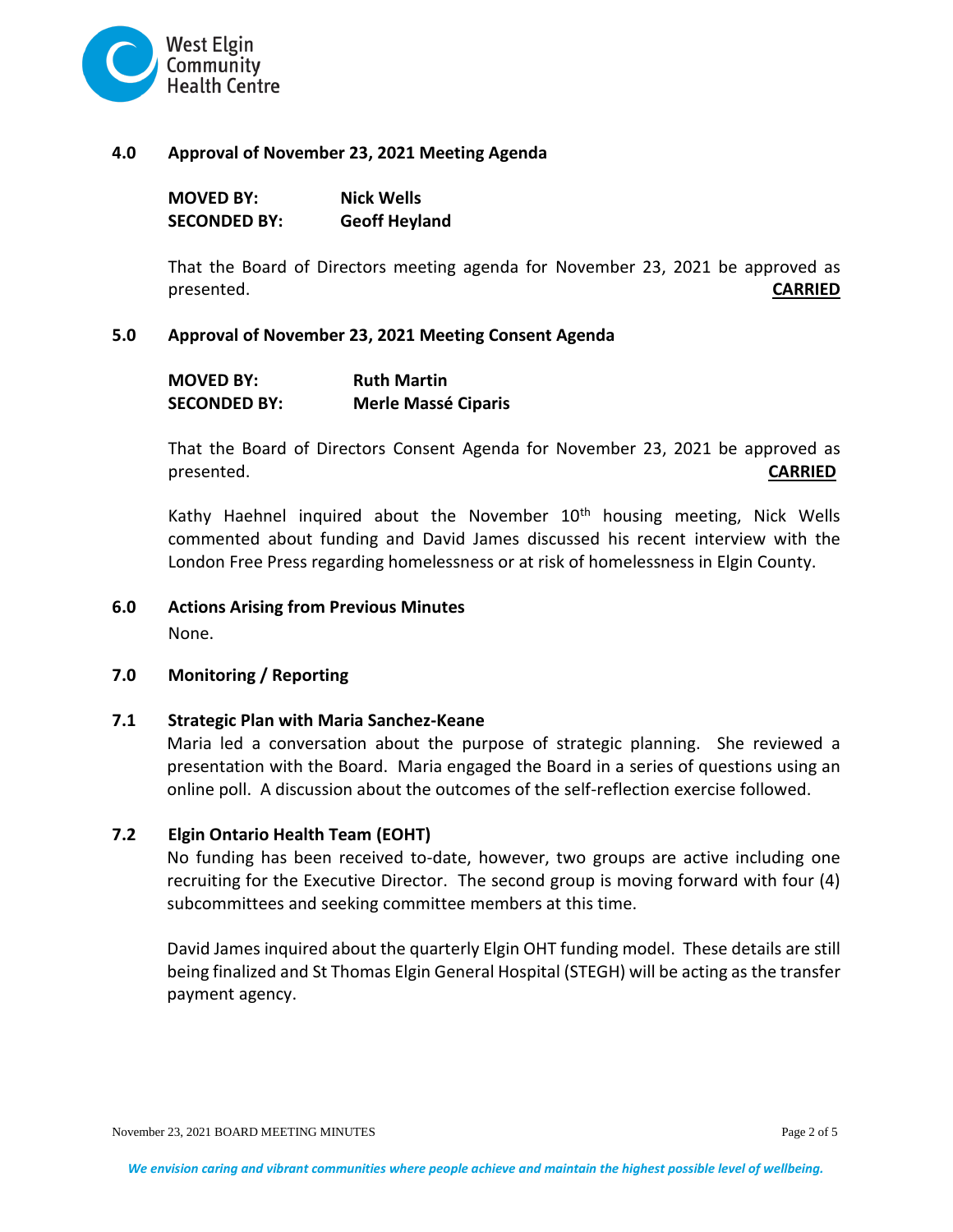

David James asked about the participation status of independent primary care providers. There have been no changes to their participation in the process.

Kathy Haehnel raised a concern that the indicators are hospital focused and not necessarily representative of all members of the EOHT. She also inquired about the EOHT and impact on the Centre's strategic planning efforts.

## **7.3 COVID-19**

An update was provided on the STEGH capacity challenges due to COVID-19 and low vaccination rates in East Elgin. The local area should brace for restrictions to be announced by the Chief Medical Officer of Health this week. There may be an impact to services and programs with this announcement. Vaccinations for children aged 5 to 11 are available as of November 29<sup>th</sup>, the Province is bracing for an increase in reported COVID cases into the new year and the Centre's staff levels on site will remain at 75% likely into March 2022. The Centre will also remain closed in the evenings.

Kathy Haehnel inquired about vaccination rollout for "hot spots" including Elgin County. A vaccine bus will be brought in to assist, however, unvaccinated people may be less likely to pursue vaccination due to the announcement about stopping the use of vaccine passports in January 2022. The Board engaged in a conversation about COVID-19 vaccination 3<sup>rd</sup> doses / booster shots.

# **7.4 Multi-Sectoral Accountability Agreement (M-SAA) Q2 2021-22**

The Q2 results are better than both the previous year and the Q1 numbers. It is likely that Q3 and Q4 will not see much improvement as the Centre is still seeing fewer people during the pandemic. Next fiscal year M-SAA targets are not known at this time.

#### **7.5 Operational Plan Q2 Updates**

The Operational Plan Q2 results were reviewed and included an update of projects in service excellence, communications, access and organizational culture.

*Meeting break commenced at 7:03 p.m. with meeting reconvened at 7:09 p.m.*

#### **7.6 Alliance Updates**

The Board talked about employee retention, post COVID client long-term needs due to "long-COVID", challenges with mental health needs and impact, addictions, Christmas stressors and health human resources.

The Executive Director also spoke about the challenges with the Telus PS Suite Electronic Medical Record, internet connectivity, and email challenges causing staff frustration with not having the electronic tools to do their job.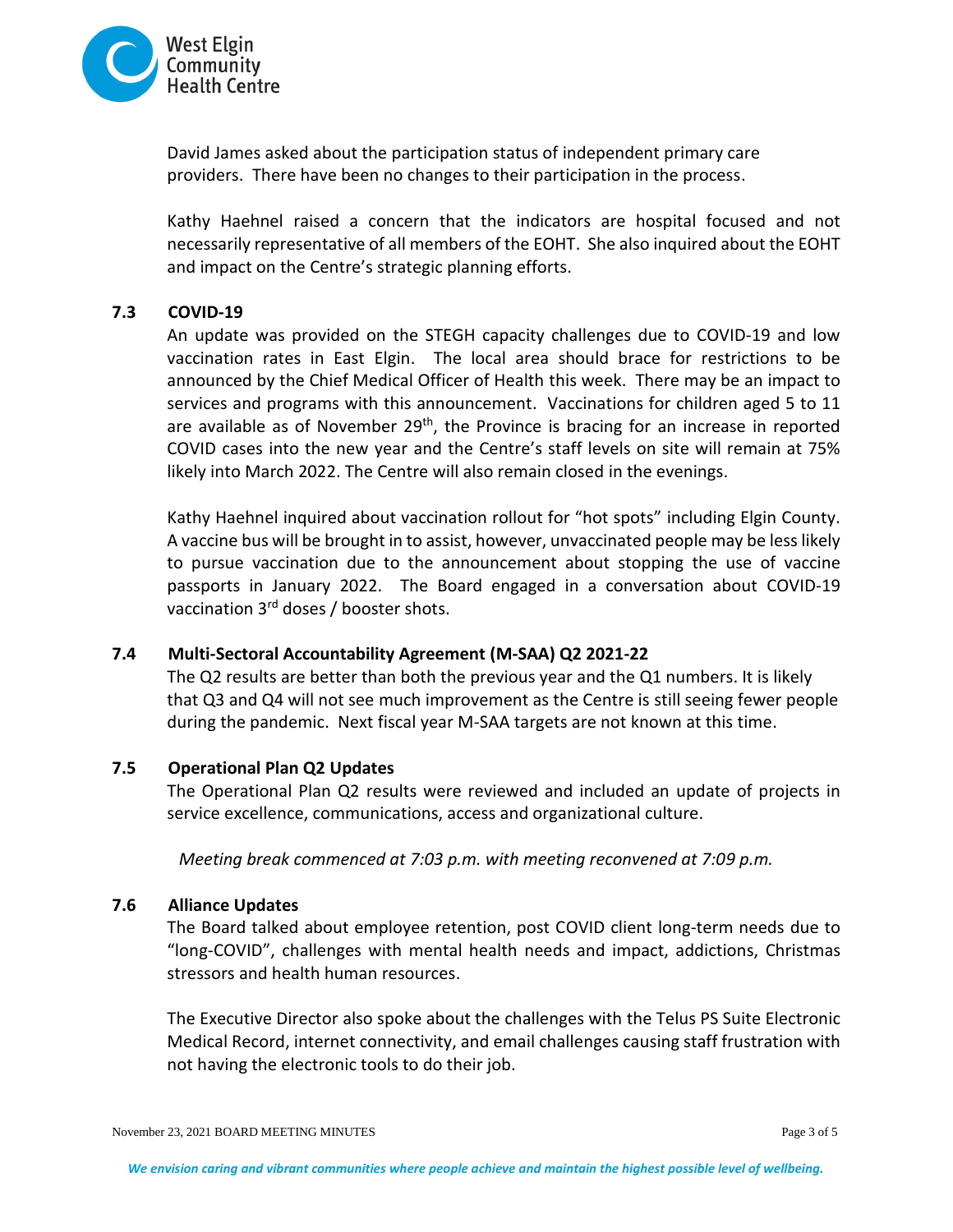

David James confirmed that the next Alliance meeting is on January 19, 2022. He also talked about the Alliance Annual General Meeting (AGM) typically held in June. The Board will look to send 2-3 Board Directors if the AGM is in person. For Board succession planning the focus should be on supporting the future Board executive to attend. Nick Wells talked about his positive experience with the virtual AGM held in June 2021 and Ruth Martin reflected on the in-person 2019 AGM in Ottawa.

## **8.0 Governance**

## **8.1 Governance Committee**

# **8.1.1 Board Accreditation Standards**

Geoff Heyland encouraged all Board Directors to be available for the December 1, 2021, 6 p.m. virtual Accreditation interview. Each Board Director was assigned a category in preparation for the interview. If any Director has any concerns or questions, they are to contact Geoff, David or Andy.

Kathy Haehnel asked for clarification on acronyms and available reports.

Nick Wells may have a scheduling conflict and it was agreed that Geoff Heyland will cover for Bernie Wiehle if required.

Geoff Heyland asked that the narrative document be re-issued to the Board via email. Andy also confirmed that all policies are on the Board Portal.

**Action:** Andy Kroeker will re-issue the narrative via email as requested.

#### **8.1.2 Membership Secretary**

Amarilis will confirm her decision about this position in January 2022.

#### **8.1.3 ED Performance Review**

Geoff Heyland will take the lead with the upcoming Executive Director review and will be seeking input from staff and the Board. Historically, the process is finished in January as it is to be completed based on the Executive Director's anniversary date of December 1.

**Action:** Jen Ford will forward the previous year's performance review file to Geoff Heyland and set up a virtual meeting with Geoff for information sharing purposes.

# **8.2 Finance Committee**

Jen Ford referenced the briefing note prepared by the Finance and Operations Director. Items discussed included the potential year end surplus and possible budget reallocations. Some of the surplus funds are restricted and cannot be reallocated.